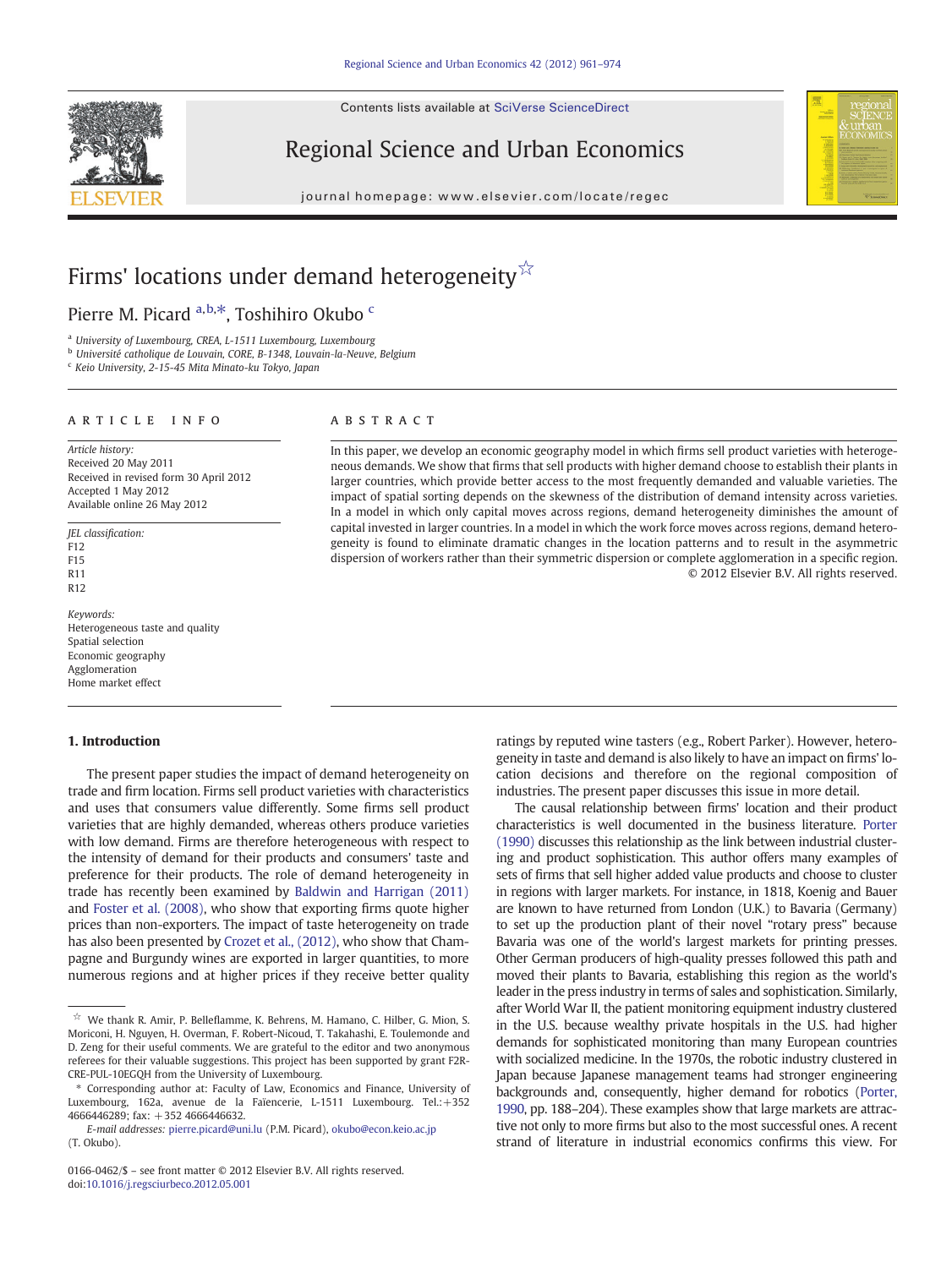instance, [Berry and Waldfogel \(2010\)](#page--1-0) offer evidence that larger markets attract producers with higher-quality goods in the news and restaurant industries. To our knowledge, this causal relationship between firms' location decisions and the demand for their product characteristics has not been fully explored in the economic literature.

The international trade literature has highlighted the role of firms' mobility on spatial economic discrepancies and the role of trade costs and country sizes on the spatial distribution of firms [\(Krugman, 1991\)](#page--1-0). However, this literature has not studied whether and how firms' mobility fosters discrepancies in the value of goods supplied by regions. Do larger regions (or cities) attract firms that produce high-value, highdemand goods, giving an endogenous return premium to the industries located in those regions? Are peripheral regions (or cities) left with the firms that produce low-value, low-demand goods? In this context, we ask two additional questions: Does such demand heterogeneity exacerbate or reduce the home market effect, according to which larger regions host a more than proportional share of industrial activity? What kind of demand heterogeneity has a stronger impact on the spatial distribution of firms?

In this paper, we extend [Ottaviano et al.'s \(2002\)](#page--1-0) model by assuming that consumers share the same heterogeneous preferences over a set of product varieties. More specifically, we assume that the intensity of the preference for each variety is distributed according to a taste distribution that, for a given set of prices, maps into a demand distribution. As a result, product values and product demands differ across varieties but not across consumers. Each firm produces a distinct variety, competes under monopolistic competition and chooses its plant location in one of two regions. We sequentially envisage the situations in which capital and workers are mobile. In a first footloose capital model, all consumers are immobile, and capitalists allocate their capital to regions offering the highest return to capital [\(Martin and Rogers,](#page--1-0) [1995\)](#page--1-0). In a second core periphery model, firms are run by mobile skilled workers who choose the residence and work location that offers the best outcome in terms of earnings and consumer surplus. Because skilled workers move with their firms, the demand for manufacturing varieties follows the firms' moves and creates a demand linkage. In each situation, we derive the price equilibrium conditions and the firms' location equilibrium conditions. We then discuss the impact of the demand distributions on the location equilibrium.

We obtain the following results. In both models, we first show that firms that sell goods with higher demand and value locate to larger regions. As a result, larger regions obtain better access not only to more varieties, as is usually emphasized in the new economic geography literature, but also to products with higher consumer value. Second, we discuss the impact of the taste and demand distribution functions on trade and firms' location choices. To our knowledge, this issue has been neglected in previous works, in which Pareto distribution functions are used because of their convenient analytical properties. We show that the skewness of the demand distribution has an important effect on firms' location and on the home market effect. The introduction of demand heterogeneity reduces the home market effect only if the demand distribution is unskewed or skewed toward highdemand varieties, if high-demand varieties are not overly abundant. This conclusion applies to uniform and Pareto demand distribution functions. We further show how the impact of changes in demand distributions can be broken down between shifts in average demand and changes in the spread of those distributions. The demand distributions are non-negligible determinants of firms' location patterns.<sup>1</sup>

Third, we discuss the core-periphery model and show how the number of equilibria, the possibility of catastrophic changes and the effect of trade costs are related to demand distributions. Accordingly, we establish a condition under which those distributions yield a unique location equilibrium. We also show that the introduction of demand heterogeneity eliminates the possibility of catastrophic changes that exist in the same model with homogenous demands. Hence, demand heterogeneity is likely to explain the empirical difficulty of verifying catastrophic changes (e.g., [Davis and Weinstein, 2002](#page--1-0)). Finally, we show that demand heterogeneity should not be considered a dispersion force or an agglomeration force. Indeed, compared to the homogenous demand model, the introduction of heterogeneity has ambiguous effects on the dispersion and agglomeration of firms. In particular, the introduction of demand heterogeneity makes an initially dispersed economy less dispersed and an initially agglomerated economy less agglomerated. This is a force that entices skilled workers to agglomerate partially.

The remaining part of this introduction presents a deeper review of the literature.

#### 2. Related literature

This paper relates to several strands of literature. Beyond the business literature mentioned above, the microeconomic literature has proposed several models for product sophistication and quality. One strand of models presents pure vertical differentiation, in which individuals purchase a single good at various quality levels [\(Gabszewicz and Thisse,](#page--1-0) [1979; Shaked and Sutton, 1983](#page--1-0)). The other strand follows the seminal work by [Spence \(1975, 1976\),](#page--1-0) who models demand as a function of purchased volumes and product quality. In such models, quality is a simple "demand shifter" that alters consumers' willingness to pay for a product. The trade literature has sequentially built on each strand.

Early trade literature developed the first view of vertical differentiation with a single good. This literature assumes that countries produce the same variety with a different quality, which entices richer countries to specialize in high-quality varieties ([Linder, 1961; Falvey, 1981; Falvey](#page--1-0) [and Kierzkowski, 1987; Flam and Helpman, 1987; Stockey, 1991\)](#page--1-0). Although this link between quality and income is supported by the data [\(Schott, 2004; Hummels and Klenow, 2005; Hallak, 2006](#page--1-0)), this view is not in accordance with empirical studies showing significant product diversity.

More recent contributions in trade economics emphasize the role of product diversity by presenting hybrid models with horizontally differentiated varieties and demand shifters in each variety, as in this paper [Foster et al., 2008; Baldwin and Harrigan, 2011; Fajgelbaum et al.,](#page--1-0) [2011\)](#page--1-0). As in [Schott \(2004\)](#page--1-0), this literature suggests that one product has higher quality than another if the former product has a higher demand for the same price. A critical feature in the discussion of product quality is the impact of income on the composition of an individual's basket of goods. In [Baldwin and Harrigan \(2011\)](#page--1-0) and in our paper, income has no effect on the composition of the basket of goods. To our knowledge, only [Fajgelbaum et al. \(2011\)](#page--1-0) present a model in which higher-income consumers have an increasing consumption bias toward higher-quality varieties. These contributions impose strong assumptions on the distribution of demand shifters and offer no discussion of firms' location choices, as we do in this paper.

The paper also relates to the literature on cost heterogeneity.<sup>2</sup> This literature responds to the empirical research on trade at the firm level and explains the impact of trade liberalization on the export decisions of firms that are immobile and endowed with heterogeneous productivity. $3$  However, this literature has recently been qualified by a research agenda concerned with the empirical identification of a positive correlation between firms' export prices and export status. [Foster et al. \(2008\),](#page--1-0) [Manova and Zhang \(2009\)](#page--1-0) and [Baldwin and Harrigan \(2011\)](#page--1-0) suggest that trade is better explained by demand heterogeneity than by cost

<sup>&</sup>lt;sup>1</sup> [Cabral and Mata \(2001\)](#page--1-0) study the distribution of firm size in more depth.

<sup>2</sup> See [Melitz \(2003\)](#page--1-0), [Helpman, et al. \(2004\),](#page--1-0) [Falvey et al. \(2004\)](#page--1-0), [Melitz and](#page--1-0) [Ottaviano \(2008\)](#page--1-0), [Baldwin and Robert-Nicoud \(2008\)](#page--1-0).

See for instance, [Tybout and Westbrook \(1995\)](#page--1-0), [Bernard et al. \(2003a,b\)](#page--1-0).